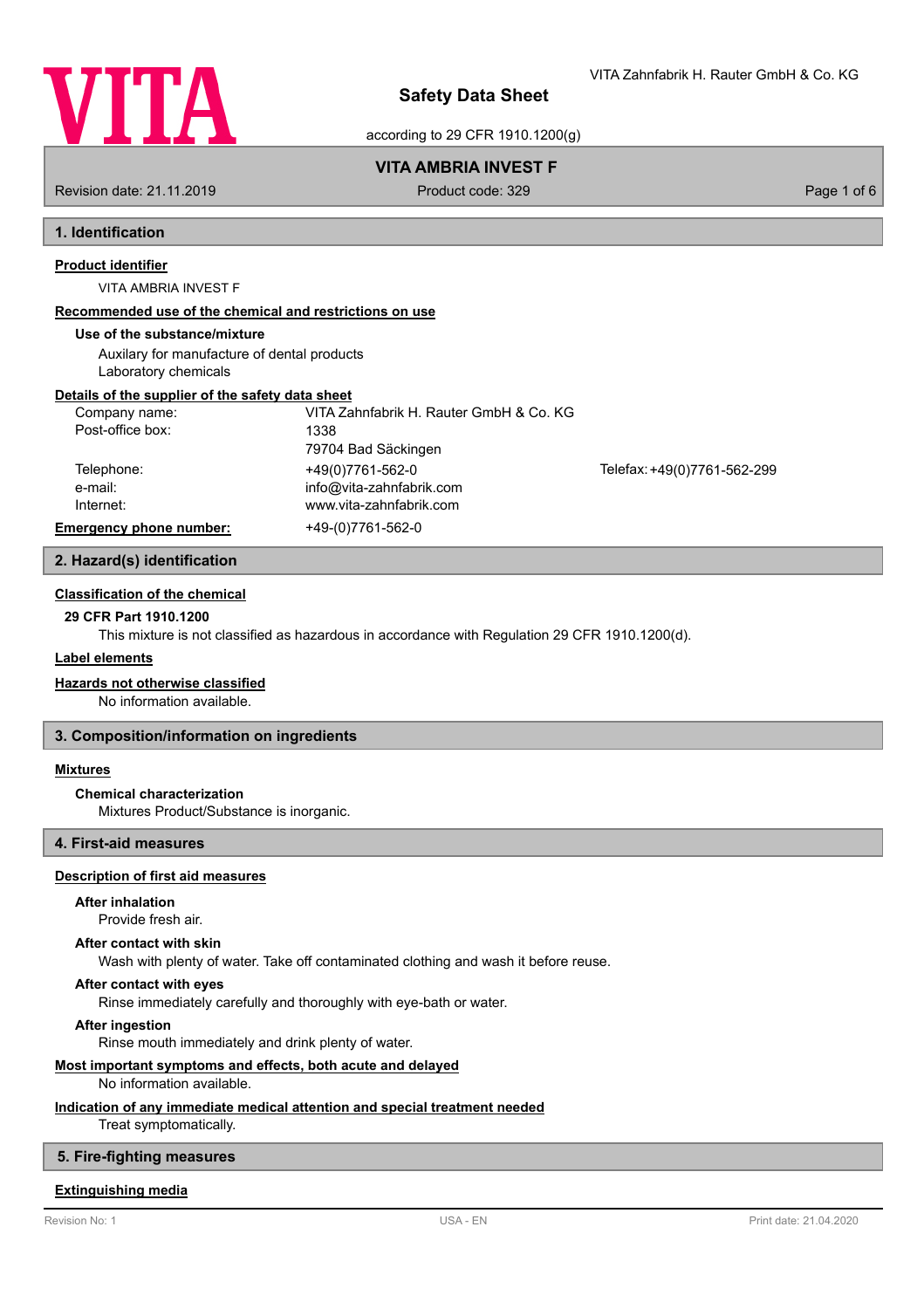

according to 29 CFR 1910.1200(g)

## **VITA AMBRIA INVEST F**

Revision date: 21.11.2019 **Product code: 329** Product code: 329 **Page 2 of 6** Page 2 of 6

### **Suitable extinguishing media**

Co-ordinate fire-fighting measures to the fire surroundings.

## **Specific hazards arising from the chemical**

Non-flammable.

### **Special protective equipment and precautions for fire-fighters**

In case of fire: Wear self-contained breathing apparatus.

### **6. Accidental release measures**

#### **Personal precautions, protective equipment and emergency procedures**

Use personal protection equipment.

#### **Environmental precautions**

No special environmental measures are necessary. Clean contaminated articles and floor according to the environmental legislation.

#### **Methods and material for containment and cleaning up**

Absorb with liquid-binding material (e.g. sand, diatomaceous earth, acid- or universal binding agents). Treat the recovered material as prescribed in the section on waste disposal.

### **Reference to other sections**

Safe handling: see section 7 Personal protection equipment (PPE): see section 8 Disposal: see section 13

### **7. Handling and storage**

### **Precautions for safe handling**

#### **Advice on safe handling**

No special measures are necessary.

### **Advice on protection against fire and explosion**

No special fire protection measures are necessary.

#### **Conditions for safe storage, including any incompatibilities**

### **Requirements for storage rooms and vessels**

Keep container tightly closed.

#### **Hints on joint storage**

No special measures are necessary.

### **Further information on storage conditions**

storage temperature: 5 - 35° C

### **8. Exposure controls/personal protection**

### **Control parameters**

#### **Exposure limits**

| CAS No.   | Substance         | ppm | mg/m <sup>3</sup> | $f$ / $c$ c | Category | Origin     |
|-----------|-------------------|-----|-------------------|-------------|----------|------------|
| 7631-86-9 | Silica, amorphous |     |                   |             | TWA(8 h) | <b>REL</b> |

### **Exposure controls**

#### **Protective and hygiene measures**

Take off contaminated clothing. Wash hands before breaks and after work. When using do not eat, drink, smoke, sniff.

#### **Eye/face protection**

Wear eye protection/face protection.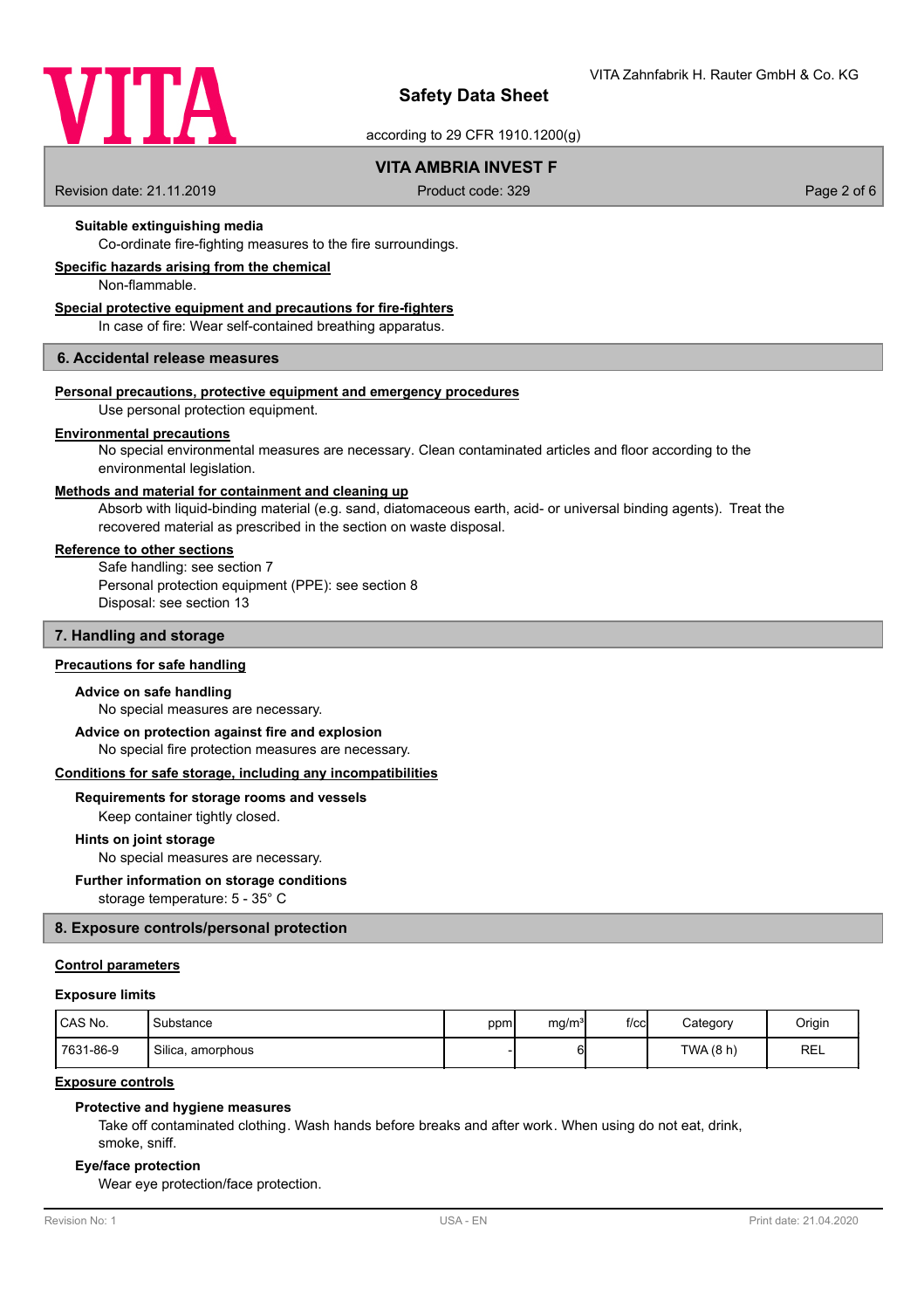

according to 29 CFR 1910.1200(g)

## **VITA AMBRIA INVEST F**

Revision date: 21.11.2019 **Product code: 329** Product code: 329 **Page 3 of 6** Page 3 of 6

### **Hand protection**

When handling with chemical substances, protective gloves must be worn with the CE-label including the four control digits. The quality of the protective gloves resistant to chemicals must be chosen as a function of the specific working place concentration and quantity of hazardous substances. For special purposes, it is recommended to check the resistance to chemicals of the protective gloves mentioned above together with the supplier of these gloves.

## **Skin protection**

Use of protective clothing.

### **Respiratory protection**

In case of inadequate ventilation wear respiratory protection.

## **9. Physical and chemical properties**

| Information on basic physical and chemical properties |                               |  |
|-------------------------------------------------------|-------------------------------|--|
| Physical state:                                       | Liquid                        |  |
| Color:                                                | white                         |  |
| pH-Value:                                             | 9,5                           |  |
| Changes in the physical state                         |                               |  |
| Melting point/freezing point:                         | 0 °C                          |  |
| Initial boiling point and boiling range:              | 100 °C                        |  |
| Flash point:                                          | not applicable                |  |
| <b>Flammability</b>                                   |                               |  |
| Solid:                                                | not applicable                |  |
| Gas:                                                  | not applicable                |  |
| <b>Explosive properties</b>                           |                               |  |
| The product is not: Explosive.                        |                               |  |
| Lower explosion limits:                               | not determined                |  |
| Upper explosion limits:                               | not determined                |  |
| Auto-ignition temperature                             |                               |  |
| Solid:                                                | not applicable                |  |
| Gas:                                                  | not applicable                |  |
| Decomposition temperature:                            | not determined                |  |
| <b>Oxidizing properties</b><br>Not oxidising.         |                               |  |
| Vapor pressure:<br>(at 20 $°C$ )                      | 23 hPa                        |  |
| Density:                                              | $1, 1-1, 4$ g/cm <sup>3</sup> |  |
| Water solubility:                                     | easily soluble                |  |
| Solubility in other solvents<br>not determined        |                               |  |
| Partition coefficient:                                | not determined                |  |
| Viscosity / dynamic:<br>(at 20 $°C$ )                 | $< 20$ mPa $\cdot$ s          |  |
| Vapor density:                                        | not determined                |  |
| Evaporation rate:                                     | not determined                |  |
| Other information                                     |                               |  |
| Solid content:                                        | not determined                |  |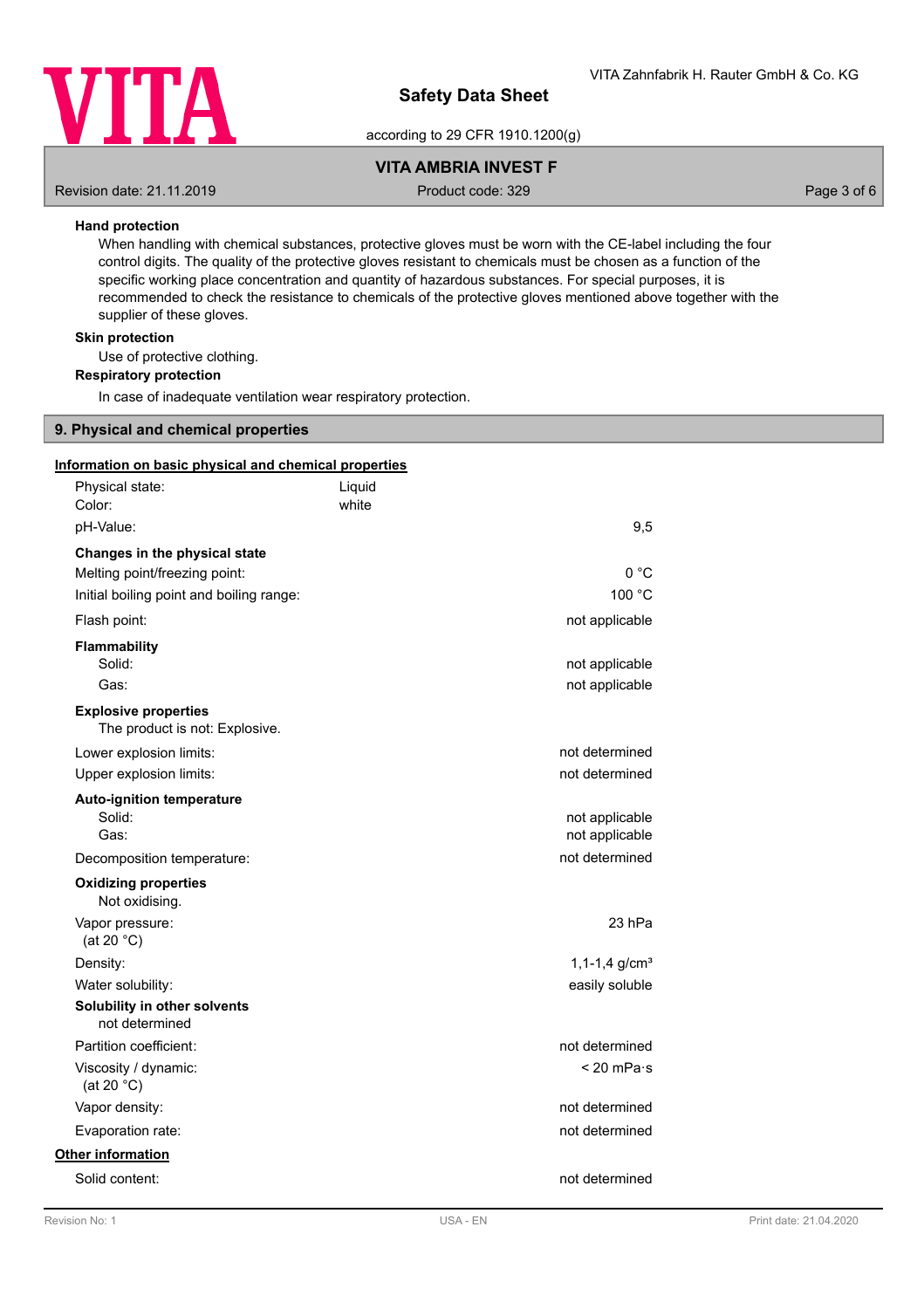

according to 29 CFR 1910.1200(g)

## **VITA AMBRIA INVEST F**

Revision date: 21.11.2019 **Product code: 329** Product code: 329 **Page 4 of 6** Page 4 of 6

### **10. Stability and reactivity**

### **Reactivity**

No hazardous reaction when handled and stored according to provisions.

## **Chemical stability**

The product is stable under storage at normal ambient temperatures.

#### **Possibility of hazardous reactions**

No known hazardous reactions.

### **Conditions to avoid**

Steel, Aluminium, Copper

### **Incompatible materials**

No information available.

### **Hazardous decomposition products**

No known hazardous decomposition products.

### **11. Toxicological information**

### **Information on toxicological effects**

Carcinogenicity (OSHA): No ingredient of this mixture is listed. Carcinogenicity (IARC): Silica, amorphous (CAS 7631-86-9) is listed in group 3. Carcinogenicity (NTP): No ingredient of this mixture is listed.

## **Additional information on tests**

The mixture is classified as not hazardous according to regulation (EC) No 1272/2008 [CLP].

### **12. Ecological information**

### **Ecotoxicity**

The product is not: Ecotoxic.

### **Persistence and degradability**

The product has not been tested.

#### **Bioaccumulative potential**

The product has not been tested.

#### **Mobility in soil**

The product has not been tested.

#### **Other adverse effects**

No information available.

### **Further information**

Avoid release to the environment.

## **13. Disposal considerations**

## **Waste treatment methods**

#### **Disposal recommendations**

Dispose of waste according to applicable legislation.

### **Contaminated packaging**

Wash with plenty of water. Completely emptied packages can be recycled.

## **14. Transport information**

## **Marine transport (IMDG)**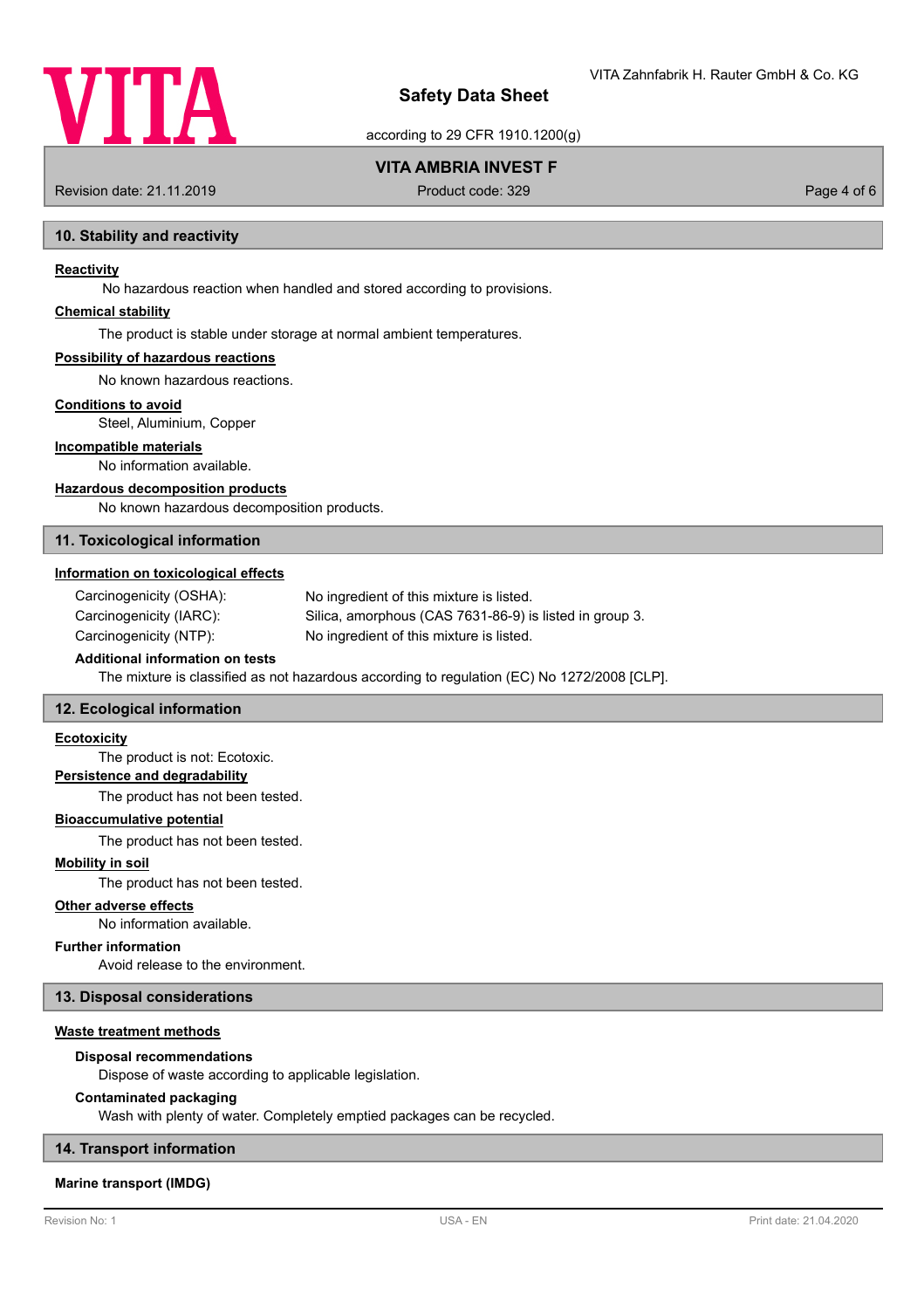

ding to 29 CFR 1910.1200(g)

|                                                                                   | according to 29 CFR 1910.1200 $(q)$                                                                             |             |  |  |
|-----------------------------------------------------------------------------------|-----------------------------------------------------------------------------------------------------------------|-------------|--|--|
|                                                                                   | <b>VITA AMBRIA INVEST F</b>                                                                                     |             |  |  |
| Revision date: 21.11.2019                                                         | Product code: 329                                                                                               | Page 5 of 6 |  |  |
| <b>UN</b> number:                                                                 | No dangerous good in sense of this transport regulation.                                                        |             |  |  |
| UN proper shipping name:                                                          | No dangerous good in sense of this transport regulation.                                                        |             |  |  |
| Transport hazard class(es):                                                       | No dangerous good in sense of this transport regulation.                                                        |             |  |  |
| Packing group:                                                                    | No dangerous good in sense of this transport regulation.                                                        |             |  |  |
|                                                                                   |                                                                                                                 |             |  |  |
| Air transport (ICAO-TI/IATA-DGR)                                                  |                                                                                                                 |             |  |  |
| UN number:                                                                        | No dangerous good in sense of this transport regulation.                                                        |             |  |  |
| UN proper shipping name:                                                          | No dangerous good in sense of this transport regulation.                                                        |             |  |  |
| Transport hazard class(es):                                                       | No dangerous good in sense of this transport regulation.                                                        |             |  |  |
| Packing group:                                                                    | No dangerous good in sense of this transport regulation.                                                        |             |  |  |
| <b>Environmental hazards</b>                                                      |                                                                                                                 |             |  |  |
| <b>ENVIRONMENTALLY HAZARDOUS:</b>                                                 | no                                                                                                              |             |  |  |
| <b>Special precautions for user</b>                                               |                                                                                                                 |             |  |  |
| No dangerous good in sense of this transport regulation.                          |                                                                                                                 |             |  |  |
| Transport in bulk according to Annex II of MARPOL 73/78 and the IBC Code          |                                                                                                                 |             |  |  |
| No dangerous good in sense of this transport regulation.                          |                                                                                                                 |             |  |  |
| 15. Regulatory information                                                        |                                                                                                                 |             |  |  |
| <b>U.S. Regulations</b>                                                           |                                                                                                                 |             |  |  |
|                                                                                   |                                                                                                                 |             |  |  |
| <b>State Regulations</b>                                                          |                                                                                                                 |             |  |  |
|                                                                                   | Safe Drinking Water and Toxic Enforcement Act of 1986 (Proposition 65, State of California)                     |             |  |  |
| other reproductive harm.                                                          | This product can not expose you to chemicals known to the State of California to cause cancer, birth defects or |             |  |  |
|                                                                                   |                                                                                                                 |             |  |  |
| 16. Other information                                                             |                                                                                                                 |             |  |  |
| Revision date:                                                                    | 21.11.2019                                                                                                      |             |  |  |
| Revision No:                                                                      | 1                                                                                                               |             |  |  |
| Abbreviations and acronyms                                                        |                                                                                                                 |             |  |  |
| CLP: Classification, labelling and Packaging                                      |                                                                                                                 |             |  |  |
| REACH: Registration, Evaluation and Authorization of Chemicals                    |                                                                                                                 |             |  |  |
|                                                                                   | GHS: Globally Harmonised System of Classification, Labelling and Packaging of Chemicals                         |             |  |  |
| <b>UN: United Nations</b>                                                         |                                                                                                                 |             |  |  |
| <b>CAS: Chemical Abstracts Service</b><br><b>DNEL: Derived No Effect Level</b>    |                                                                                                                 |             |  |  |
| <b>DMEL: Derived Minimal Effect Level</b>                                         |                                                                                                                 |             |  |  |
| <b>PNEC: Predicted No Effect Concentration</b>                                    |                                                                                                                 |             |  |  |
| ATE: Acute toxicity estimate                                                      |                                                                                                                 |             |  |  |
| LC50: Lethal concentration, 50%                                                   |                                                                                                                 |             |  |  |
| LD50: Lethal dose, 50%                                                            |                                                                                                                 |             |  |  |
| LL50: Lethal loading, 50%                                                         |                                                                                                                 |             |  |  |
| EL50: Effect loading, 50%                                                         |                                                                                                                 |             |  |  |
| EC50: Effective Concentration 50%                                                 |                                                                                                                 |             |  |  |
| ErC50: Effective Concentration 50%, growth rate                                   |                                                                                                                 |             |  |  |
| NOEC: No Observed Effect Concentration<br>BCF: Bio-concentration factor           |                                                                                                                 |             |  |  |
| PBT: persistent, bioaccumulative, toxic                                           |                                                                                                                 |             |  |  |
| vPvB: very persistent, very bioaccumulative                                       |                                                                                                                 |             |  |  |
|                                                                                   | ADR: Accord européen sur le transport des marchandises dangereuses par Route                                    |             |  |  |
|                                                                                   | (European Agreement concerning the International Carriage of Dangerous Goods by Road)                           |             |  |  |
| RID: Regulations concerning the international carriage of dangerous goods by rail |                                                                                                                 |             |  |  |